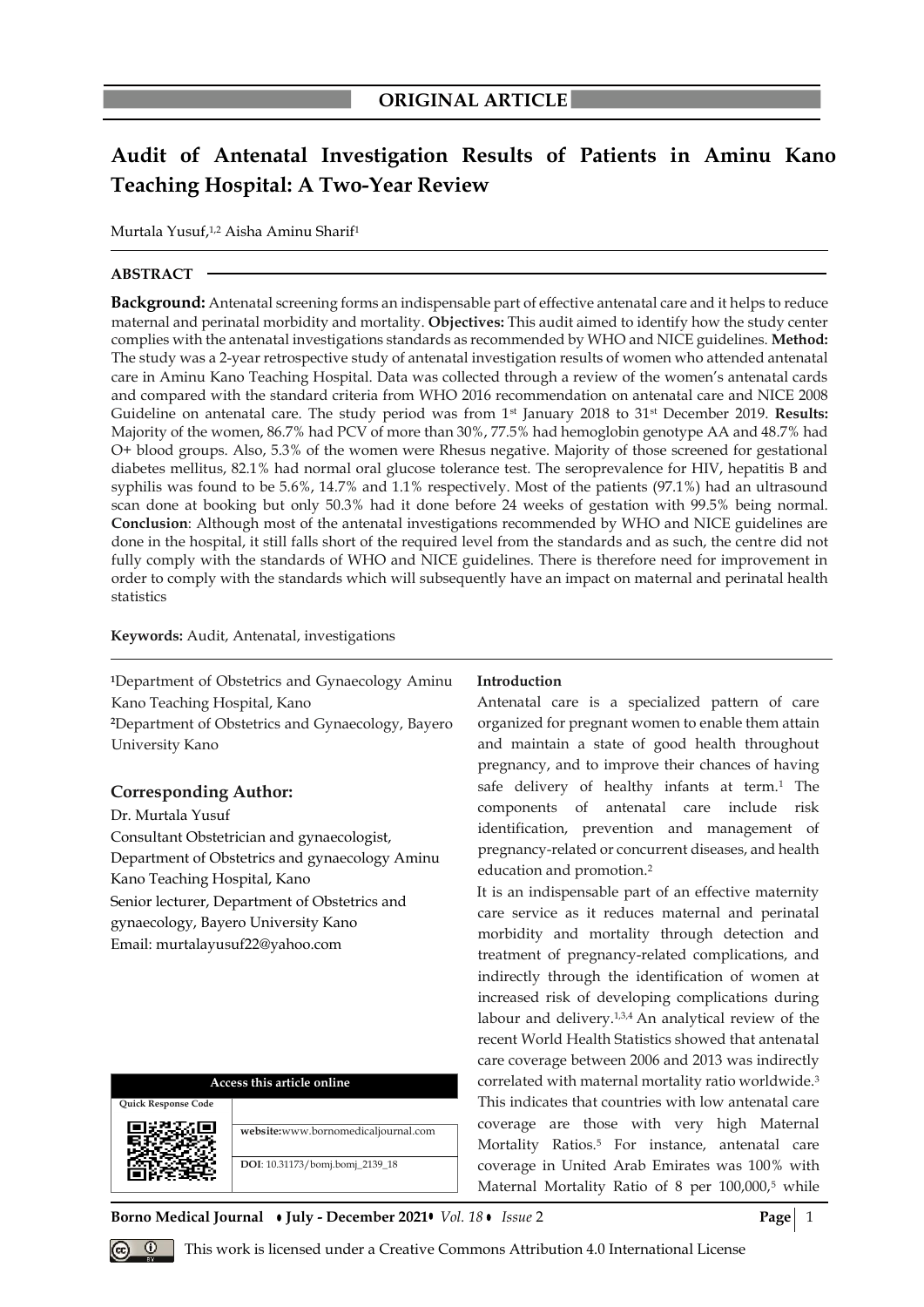#### **Murtala Y et al**

antenatal care coverage in Nigeria was 61% with Maternal Mortality Ratio of 560 per 100,000.<sup>6</sup> WHO recommends 90% antenatal coverage to reduce maternal and perinatal morbidity and mortality.<sup>7</sup>

WHO calls for a minimum of eight antenatal visits during pregnancy to improve perinatal outcomes and maternal satisfaction. The first ANC contact should take place in the first trimester, two contacts should take place in the second trimester and five in the third trimester.<sup>2</sup>

The first visit provides an opportunity to review the medical and obstetric history of the pregnant woman, make a physical examination, perform appropriate investigations and arrange suitable antenatal care for the rest of the pregnancy.<sup>8</sup>

The common investigations usually ordered are: urinalysis for glycosuria and proteinuria, Haemoglobin level, Haemoglobin genotype, Blood grouping, Random blood sugar, Venereal Disease Research laboratory Test, Australian antigen, HIV 1&2 and alpha-feto-protein especially in developed countries to rule out neural tube defect and down syndrome.9 Other investigations include Ultrasound scan, Urine microscopy, culture and sensitivity, and Glucose challenge test.<sup>1,4,9</sup> Some diseases like Chlamydia, Gonorrhoea, Herpes simplex virus, Trichomonas, Candidiasis and Bacterial vaginosis are tested for during antenatal care.<sup>4</sup>

Anaemia is the world's second leading cause of disability, and one of the most serious global public health problems, with the global prevalence of anaemia among pregnant women at about 38%, so performing a full blood count, is part of routine antenatal care.3 However in settings where full blood count testing is not available, onsite haemoglobin testing with a haemoglobinometer is recommended over the use of the haemoglobin colour scale as the method for diagnosing anaemia in pregnancy.<sup>3</sup>

Although there are many uncertainties about the cost-effectiveness of different screening strategies for hyperglycaemia, the prevalence of GDM and diabetes mellitus according to the 2013 criteria in diverse populations, and the impact of the earlier diagnosis on pregnancy outcomes make routine screening of those at risk important.<sup>3</sup>

Urinalysis is recommended at each antenatal visit to screen for pre-eclampsia.<sup>10,11</sup> Urine microscopy, culture and sensitivity is important for the identification and treatment of asymptomatic bacteriuria to reduce the risk of pyelonephritis.<sup>10</sup> However routine screening for bacterial vaginosis is not recommended, because identification and treatment of asymptomatic bacterial vaginosis do not lower the risk of preterm birth and other adverse reproductive outcomes for the remaining infections. Likewise, screening for Chlamydia, Cytomegalovirus, Rubella, Toxoplasmosis and Group B streptococcus infections are not routinely recommended. <sup>10</sup>

Syphilis and HIV/AIDS testing are recommended as part of the routine antenatal investigations as they pose major health risks in the developing world, impacting maternal and infant health due to congenital infection via vertical transmission and/or through breastfeeding while for the mother, untreated syphilis and HIV can cause multiple medical problems including death, and the open sores of syphilis also increase the risk of HIV infection. These are estimated to cause over 500,000 adverse pregnancy outcomes per year, including stillbirth and congenital infection.<sup>12</sup>

Hepatitis B virus screening is offered to pregnant women so that effective interventions can be offered to infected women to decrease the risk of mother to child transmission, while Hepatitis C virus screening is not recommended as there is insufficient evidence to support its clinical and cost effectiveness.<sup>10</sup>

Routine ultrasound scan is done in all pregnancies based on the assumption that it will prove beneficial by enabling earlier detection of problems that may not be apparent, such as multiple pregnancies, intrauterine growth restriction, congenital anomalies, malpresentation and placenta praevia. It also allows accurate gestational age estimation, leading to timely and appropriate management of these pregnancy complications.<sup>3</sup>

A detailed scan is done to identify fetal anomalies and allow reproductive choice (termination of pregnancy), parents to prepare (for any treatment/disability/palliative care/termination of pregnancy), managed birth in a specialist centre and for possible intrauterine therapy.<sup>10</sup>

Prior to all laboratory testing in pregnancy, information should be provided to the pregnant woman about why the test is recommended, the risk of disease transmission to the foetus, how the results will be delivered and the implications of the results.<sup>13</sup> Antenatal screening forms an essential part of good antenatal care; hence this audit tried to identify if the hospital complies with the antenatal investigations

**Borno Medical Journal • July - December 2021 •** *Vol.* 18 • *Issue* 2 **Page** 2 **Page** 2

This work is licensed under a Creative Commons Attribution 4.0 International License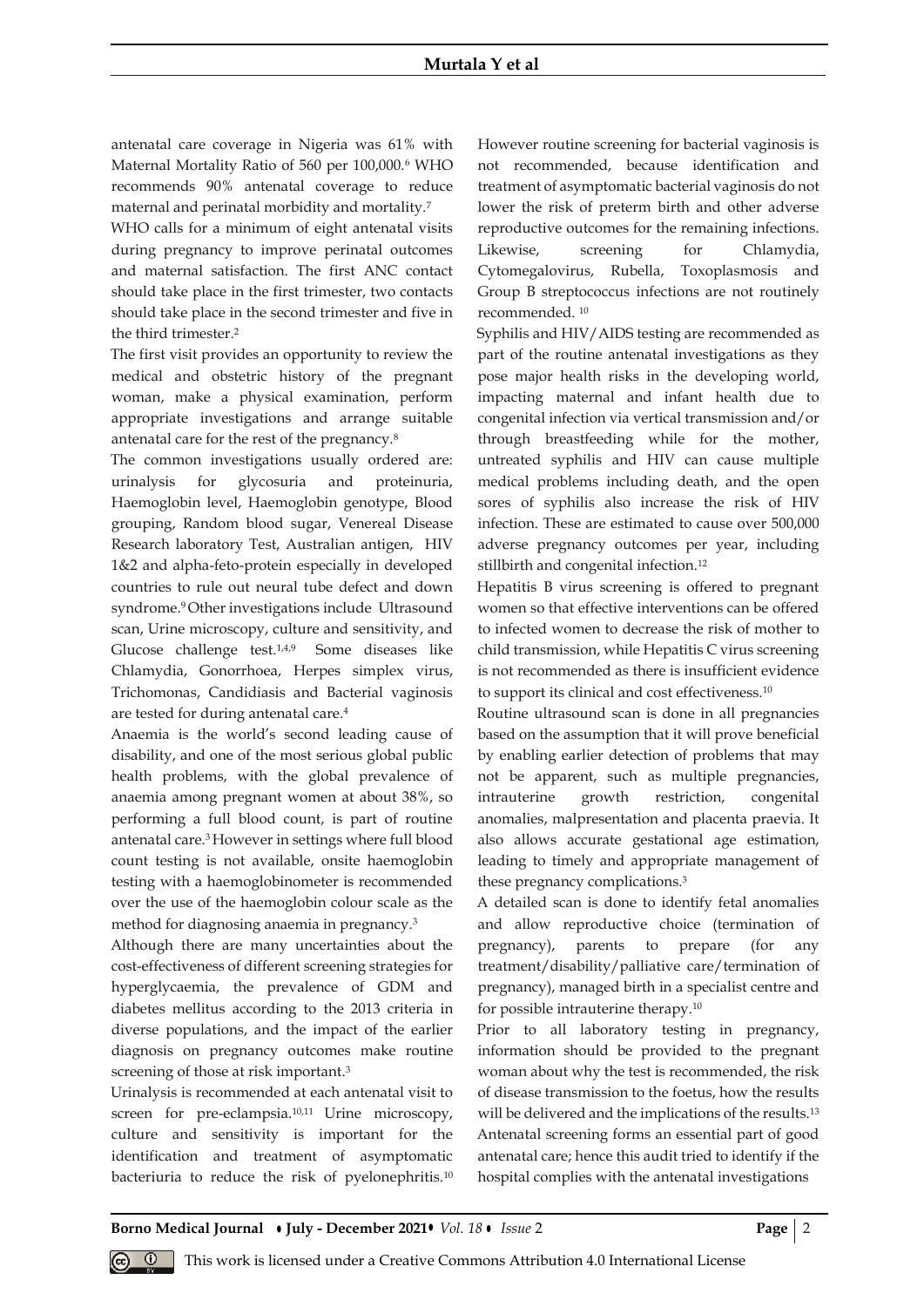recommended by the standards from WHO and NICE guidelines and also identify the rate of abnormal results from the investigations. This will help the hospital to review the protocol for antenatal investigations in order to strictly follow WHO guidelines which can subsequently improve maternal and fetal outcomes.

#### **Method**

The review measured compliance with protocols on antenatal investigations that are recommended to be done as part of routine antenatal care. These items were taken from the NICE Guidelines for antenatal care and WHO Guidelines on antenatal care.3,10

Study design: The study was a 2-year retrospective study of antenatal investigation results of women who attended antenatal care at the antenatal clinic of Aminu Kano Teaching Hospital, and also delivered their babies there. Data was collected through a review of the women's antenatal cards retrieved from the health records and comparing the antenatal investigations done with the standard criteria from the WHO 2016 recommendation on antenatal care for positive pregnancy experience and NICE 2008 Clinical Guideline on antenatal care. The study period was from 1st January 2018 to 31st December 2019. A proforma was designed which covers sociodemographic characteristics and the list of antenatal investigations recommended by the standard from WHO and NICE 2008 Clinical Guideline on antenatal care whether they are being done appropriately or not and the investigation results were also documented. All pregnant women, both primigravidas and multigravidas were reviewed. In case of multigravidas, the last antenatal card was considered.

**Data Collection Tools:** A proforma was used to extract data on socio-demographic characteristics and reproductive information like gravidity and gestational age at booking. The antenatal investigations done for each patient and the results of the investigations were documented.

**Data Analysis**: The data collected was then transferred into a spreadsheet on Microsoft excel and then analyzed using SPSS version 22.0 statistical software.

#### **Results**

There was a total of 4438 antenatal bookings during the study period out of which 2036 were delivered at AKTH (45.9%). Among 2036 who delivered in AKTH a total of 1569 case files were retrieved giving a retrieval rate of 77 percent. These were the case files that were analyzed.

Most of the women (81.1%) were within the age group of 18-34years, 18.5% above the age of 34 years while only 0.3% were below the age of 18 years. Majority of the women 85.3%, 68.8% and 53.9% were Muslims, Hausa by tribe and have tertiary level of education. All the women were married with 43.2% being multigravidas, 29.5% primigravidas and 23.7% grandmultigravidas. Also majority (53.2%) of them booked at the gestational age of 20-30 weeks and only 19.3% booked at the gestational age of less than 20 weeks.

Screening for anaemia was done for 86.1% of the women; majority (85.3%) had Packed cell volume done and only 0.8% had FBC done, with 54.6% of the screening done before 28 weeks. Out of those screened, 86.7% had packed cell volume of more than 30% and only 0.2% had packed cell volume of less than 18%. Genotype test was done for 79.3% with 77.5% being AA, 21% AS, 0.5% SS and 0.08% SC. Blood grouping was done for 79.3% with 48.7% being O+ and only 0.2% were AB-. Also 5.3% of the women were Rhesus negative with indirect coombs test done for all which showed 100% not sensitized.

Urinalysis for protein was done for 97% of the women, out of which 96.9% were found to be negative, 2.5% 1+ and 0.6% 2+.

Screening for gestational diabetes mellitus (GDM) was done for 84 patients with risk factors using oral glucose tolerance test (OGTT). Majority (82.1%) had normal OGTT, 14.2% had impaired glucose tolerance (IGT) and 3.7 % had gestational diabetes mellitus.

Urine culture test was done for only 2.3% with only 16.7% having positive culture which were all given antibiotic treatment.

About 85% were screened for HIV, while 78.4% and 72.5% were screened for Hepatitis B and Syphilis respectively; the seroprevalence for these diseases were 5.6%, 14.7% and 1.1% respectively.

Most of the patients (97.1%) had an Ultrasound scan done at booking but only 50.3% had it done before 24 weeks of gestation with 99.5% being normal. Only 39 % had USS screening done for fetal anomaly out of which 0.7% were found to be abnormal with findings of hydrocephalus.

**Borno Medical Journal • July - December 2021 •** *Vol.* 18 • *Issue* 2 **Page** | 3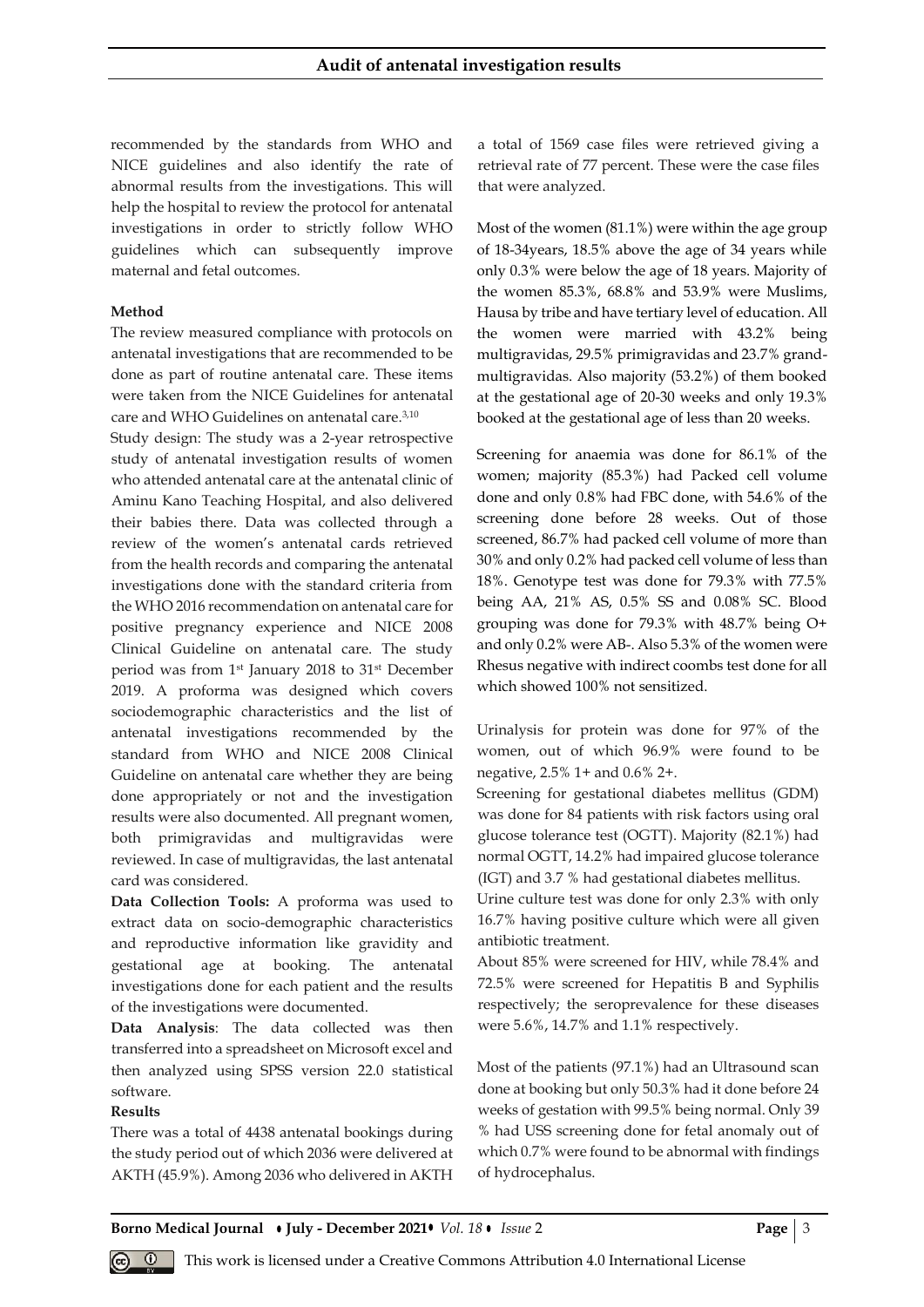# **Murtala Y et al**

|                           | <b>FREQUENCIES</b><br>$(n = 1569)$ | PERCENTAGES<br>(%) |
|---------------------------|------------------------------------|--------------------|
| <b>AGE</b> (years)        |                                    |                    |
| $<\!\!18$                 | $\boldsymbol{6}$                   | $0.3\,$            |
| 18-34                     | 1272                               | $81.1\,$           |
| $>34$                     | 291                                | 18.5               |
| <b>RELIGION</b>           |                                    |                    |
| Islam                     | 1338                               | 85.31              |
| Christianity              | 231                                | $14.7\,$           |
| <b>ETHNICITY</b>          |                                    |                    |
| Hausa                     | 1080                               | 68.8               |
| Yoruba                    | 114                                | $7.3\,$            |
| Igbo                      | 123                                | 7.8                |
| Others                    | 252                                | 16.1               |
| <b>LEVEL OF EDUCATION</b> |                                    |                    |
| Primary                   | $81\,$                             | $5.2\,$            |
| Secondary                 | 588                                | 37.5               |
| Tertiary                  | 846                                | 53.9               |
| Others                    | $54\,$                             | $3.4\,$            |
| <b>GRAVIDITY</b>          |                                    |                    |
| Primigravida              | 462                                | 29.5               |
| Multigravida              | 678                                | 43.2               |
| Grand-multigravida        | 429                                | 27.3               |
| <b>GA AGE AT BOOKING</b>  |                                    |                    |
| $<$ 20 weeks              | 303                                | 19.3               |
| 20-30 weeks               | 834                                | 53.2               |
| $>30$ weeks               | 432                                | 27.5               |
|                           |                                    |                    |

**Table 1:** Socio-demographic characteristics

**Borno Medical Journal • July - December 2021 •** *Vol. 18* **•** *Issue* **2 <b>Page** | 4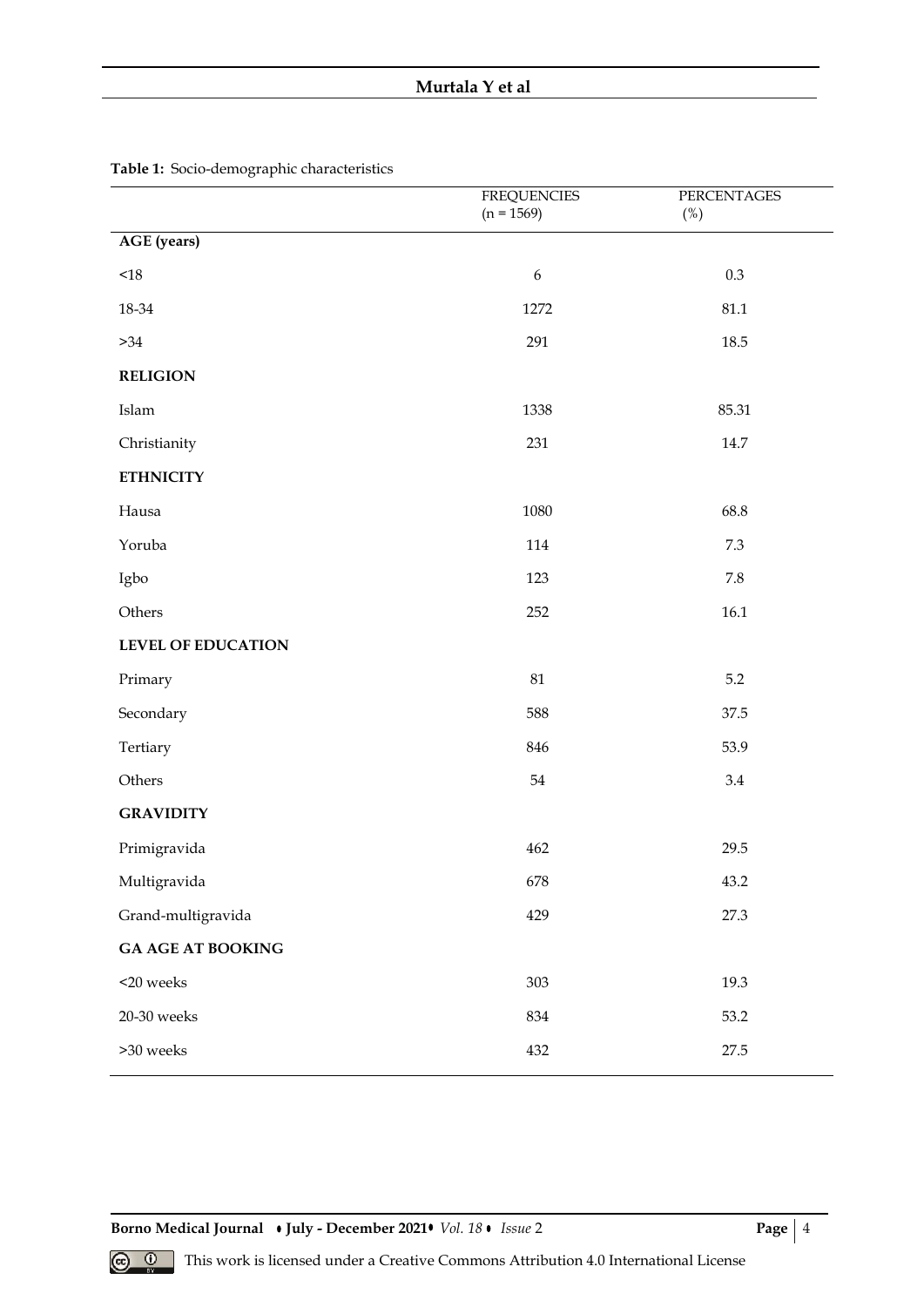| <b>Table 2:</b> Antenatal investigations done compared with the recommended standard<br>Recommended | Frequencies  | Percentage | Percentage  |
|-----------------------------------------------------------------------------------------------------|--------------|------------|-------------|
| Investigations                                                                                      | $(n = 1569)$ | Achieved   | Recommended |
| FBC, PCV or haemoglobin                                                                             | 1350         | 86.1       | 100         |
| Screening for anaemia at booking, and at 28 weeks.                                                  | 738          | 54.6       | 80          |
| Hb genotype                                                                                         | 1245         | 79.3       | 80          |
| Blood grouping and rhesus D status                                                                  | 1245         | 79.3       | 80          |
| Urinalysis at each antenatal visit.                                                                 | 1521         | 96.9       | 100         |
| Screening for GDM                                                                                   | 84           | 5.40       | 80          |
| Midstream urine culture                                                                             | 36           | 2.30       | 50          |
| <b>RVS</b>                                                                                          | 1332         | 84.9       | 100         |
| HBsAg                                                                                               | 1230         | 78.4       | 100         |
| <b>VDRL</b>                                                                                         | 1137         | 72.5       | 100         |
| Ultrasound scan at booking                                                                          | 1523         | 97.1       | 100         |
| Ultrasound scan before 24 weeks                                                                     | 789          | 50.3       | 80          |
| Anomaly scan between 18 weeks and 21 weeks                                                          | 612          | 39.0       | 50          |

|  |  | Table 2: Antenatal investigations done compared with the recommended standard |  |
|--|--|-------------------------------------------------------------------------------|--|
|  |  |                                                                               |  |

**Borno Medical Journal • July - December 2021 •** *Vol. 18* **•** *Issue* **2 <b>Page** | 5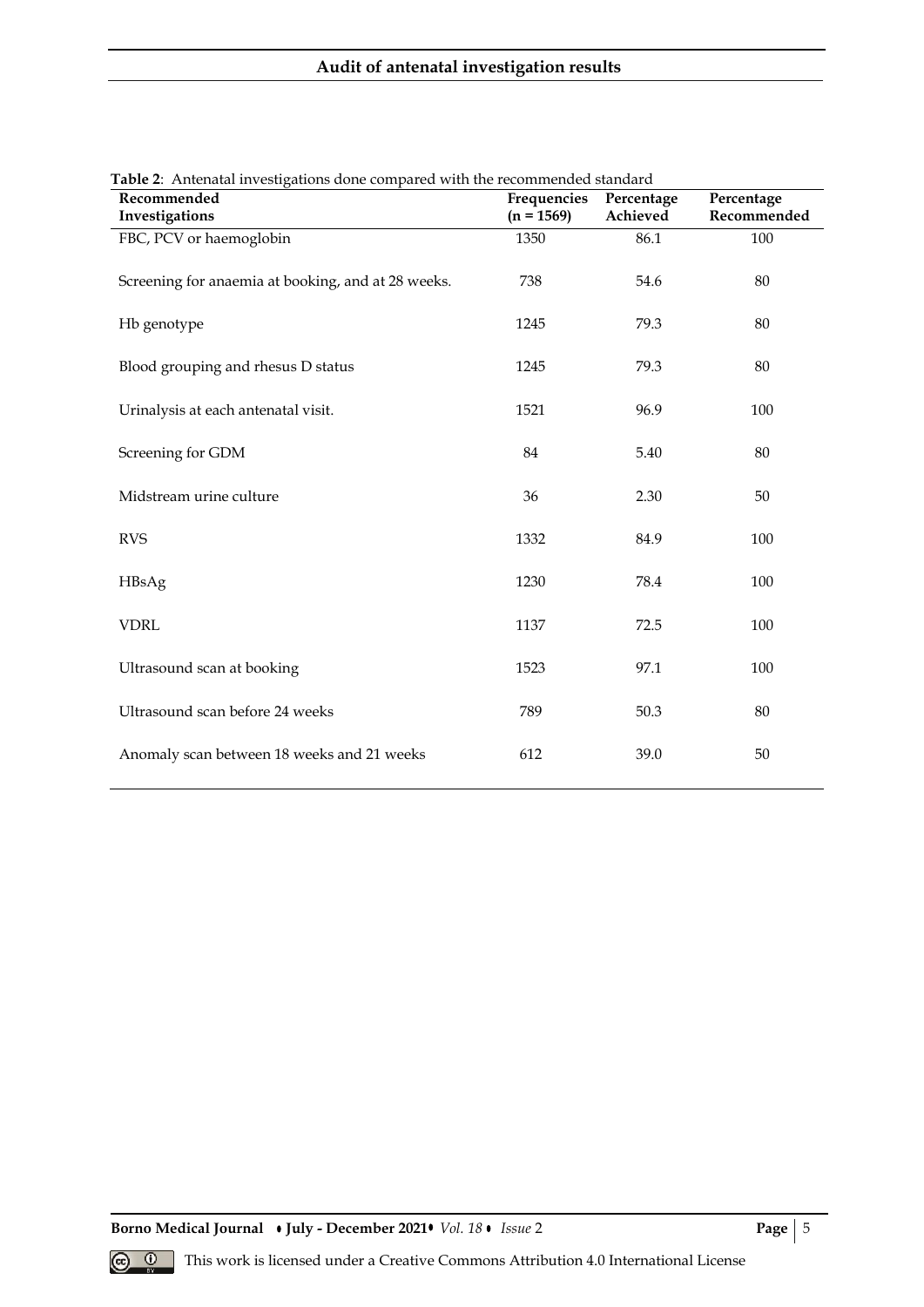|                        | Frequencies      | Percentages |  |
|------------------------|------------------|-------------|--|
| PCV                    |                  |             |  |
| $<$ 18 $\!\%$          | $\mathfrak{Z}$   | $0.2\,$     |  |
| 18-29%                 | 177              | 13.1        |  |
| $30\%$ and more        | 1170             | 86.7        |  |
| Genotype               | Frequencies      | Percentages |  |
| ${\rm AA}$             | 965              | 77.5        |  |
| $\mathbf{A}\mathbf{S}$ | 273              | 21.9        |  |
| $SS$                   | $\boldsymbol{6}$ | $0.5\,$     |  |
| SC                     | $\mathbf{1}$     | $0.08\,$    |  |
| $\mathbf{AC}$          | $\boldsymbol{0}$ | $0.0\,$     |  |
| <b>Blood</b> group     | Frequencies      | Percentages |  |
| $O+$                   | 606              | 48.7        |  |
| $O-$                   | 33               | 2.7         |  |
| $A+$                   | 270              | 21.7        |  |
| $A-$                   | 15               | $1.2\,$     |  |
| $B+$                   | 273              | 21.9        |  |
| $B-$                   | 15               | $1.2\,$     |  |
| $AB+$                  | 30               | $2.4\,$     |  |
| $AB-$                  | $\overline{3}$   | 0.2         |  |

**Table 3:** Haematological investigations

**Borno Medical Journal • July - December 2021 •** *Vol. 18* **•** *Issue* **2 <b>Page** | 6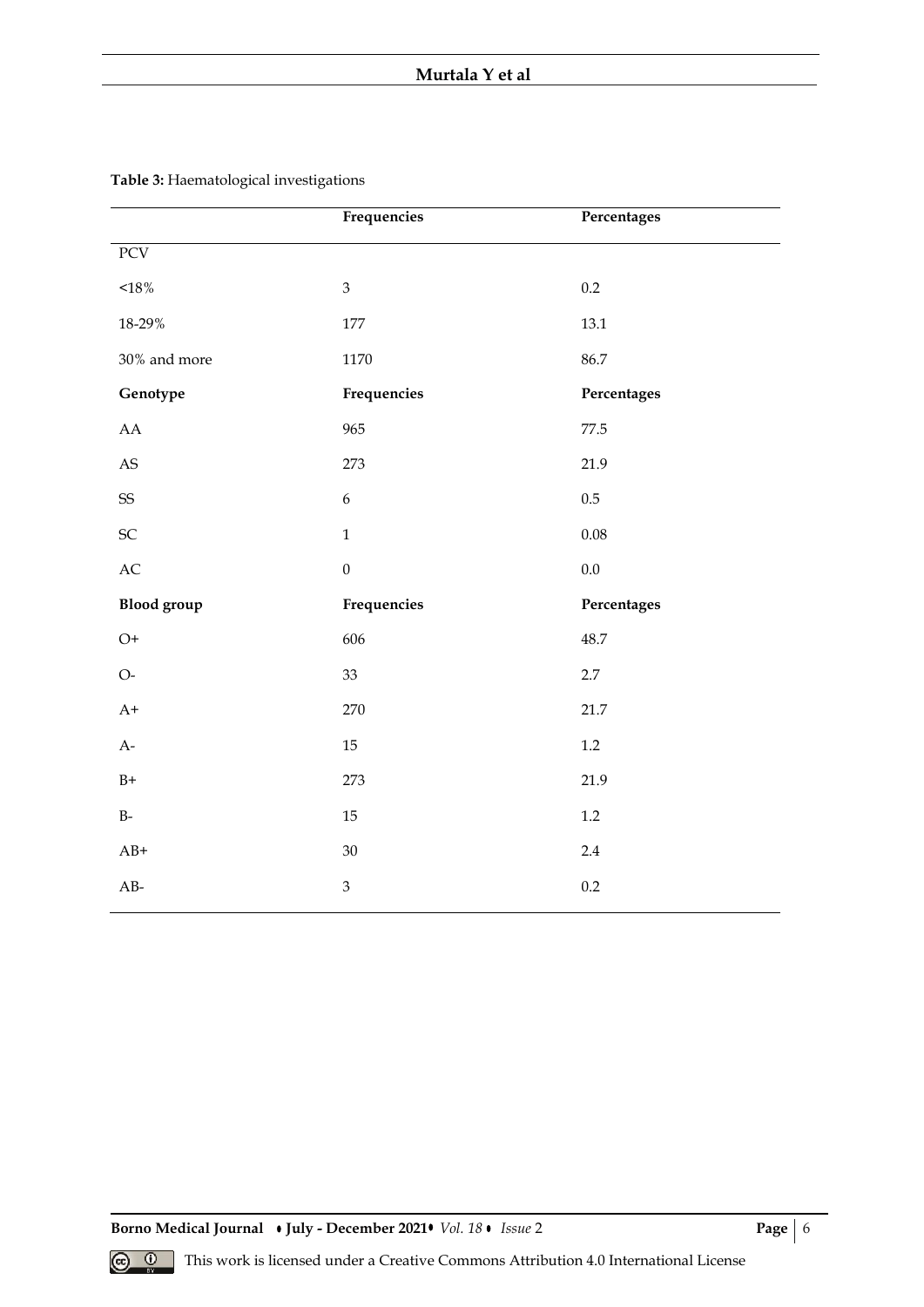|                      | <b>FREQUENCY</b> | PERCENTAGES |
|----------------------|------------------|-------------|
| <b>URINALYSIS</b>    |                  |             |
| Negative             | 1474             | 96.9        |
| Proteinuria 1+       | 38               | $2.5\,$     |
| Proteinuria 2+       | 9                | 0.6         |
| Proteinuria 3+       | $\boldsymbol{0}$ | 0.0         |
| <b>OGTT</b>          |                  |             |
| Normal               | 69               | 82.1        |
| IGT                  | 12               | 14.2        |
| $\operatorname{GDM}$ | 3                | 3.7         |
| <b>URINE CULTURE</b> |                  |             |
| Microbial growth     | $\boldsymbol{6}$ | 16.7        |
| No microbial growth  | 30               | 83.3        |

**Table 4:** Other Investigations; Urinalysis, OGTT and Urine microscopy, culture and sensitivity

#### **Table 5:** Serological tests

| <b>Test</b> | Reactive    | Non-reactive |
|-------------|-------------|--------------|
| <b>RVS</b>  | 74 (5.6%)   | 1258 (94.4%) |
| HBsAg       | 181(14.7%)  | 1049(85.3)   |
| <b>VDRL</b> | $13(1.1\%)$ | 1124(98.9%)  |

## **Discussion**

The number of women who had antenatal care during the audit period was in keeping with the high level of utilization of antenatal services in teaching hospitals in urban communities, although more than half of them booked in the second and third trimester which is similar to the finding in a study conducted in North central Nigeria.14 This late attendance for their first antenatal visit reduces the potential benefits of the antenatal care including taking action on the results of haemoglobin, rhesus and serological tests. So, it is important to educate women on the need for early antenatal booking.

Although, more than 80% of the women were screened for anaemia, this falls short of the standard recommendation (100 %). Anaemia is common in the environment, a previous study in Kano state general hospitals found a prevalence of 24.5%.<sup>15</sup> Similarly higher rate of anaemia of 54.5% was reported from a teaching hospital in Uyo.<sup>16</sup> Perhaps, the lack of universal screening or documentation accounted for

**Borno Medical Journal • July - December 2021 •** *Vol.* 18 • *Issue* 2 **Page | 7**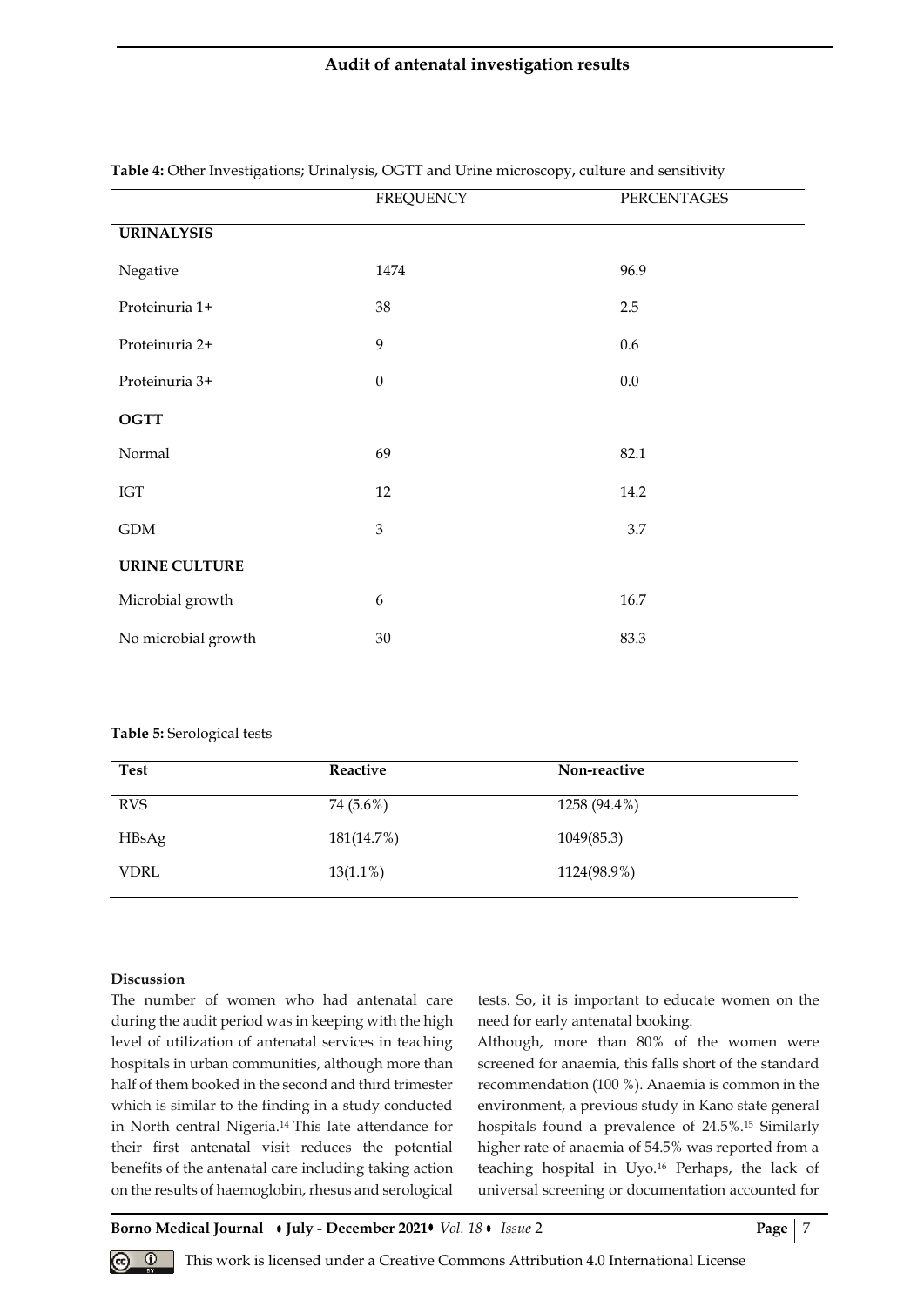the lower value found in this study. About 80% of the women had ABO and Rhesus typing and Haemoglobin genotype tests done. However, this fell short of expectation perhaps due to incomplete documentation because, in most of the supposed untested, neither the filled form nor ANC card had any record of the test. In addition, some patients especially those for secondary NHIS care had their investigations at the NHIS primary care clinic. Moreover, the frequencies of ABO, Rhesus typing and haemoglobin genotype obtained were similar to the pattern obtained in a similar study conducted in Port Harcourt.<sup>17</sup> Almost all of the women had urinalysis, with a majority of the result being negative and only 0.6% having significant proteinuria of 2+. Although only 2.3% of the women had urine culture done, the prevalence of asymptomatic bacteriuria among them was 16.7% which is higher than the finding of 10% in a study conducted in Egypt.<sup>19</sup>

Only 5.4% of the women were screened for Gestational diabetes using OGTT which shows a prevalence of 17.9%, this is higher than the prevalence of 10.5% found in a study in Rivers,<sup>20</sup> 0.3% in a study in Nigeria and the global range of  $0.15-3.0\%$ ,<sup>21</sup> this is likely due to the small number of women screened. All women at risk of GDM need to be screened as women with GDM are at increased risk of maternal and fetal morbidity and mortality which are preventable through early diagnosis and treatment.

Screening for HIV, Hepatitis B and syphilis is effective in pregnant women and in preventing transmission to the child. From this study, the prevalence of HIV was 5.6% which is lower than the 11.5% reported from a study in Abuja, <sup>23</sup> while Hepatitis B was 14.7% which is higher than 7.9% reported in a study in the same center.<sup>24</sup> Also, the seroprevalence of syphilis was found to be 1.1% which is much higher than the seroprevalence rate of 0.05% from a study in Maiduguri,<sup>25</sup> however the screening test done was Venereal disease research laboratory which gives a false positive result and there was no confirmatory test done using the Treponema pallidum hemagglutination assay.

Only 50.3% of the women had Ultrasound scan done before 24 weeks which is of great value in reducing mortality and morbidity resulting from wrong dates, multiple pregnancies and fetal malformations.<sup>26</sup> Ultrasound scan for foetal anomaly which was done for only 39% of the women shows the proportion of women with anomalies to be 0.7%, this is much lower than the finding of 7.8% in a study conducted in Ibadan.<sup>27</sup>

# **Conclusion**

The findings from this audit revealed that most of the antenatal investigations recommended were carried out at the study centre, but it fell short of the recommended percentages from the standards and as such the center did not fully comply with the standards of WHO and NICE guidelines. There is therefore need for improvement in order to comply with the standards which will subsequently have an impact on maternal and perinatal outcomes. There is a need to improve the quality of record-keeping of clinical data so that subsequent audit can provide a more accurate picture of the care provided.

## **References**

- **1.** Omigbodun AO. Preconceptional and antenatal care. In: Kwawukume E, Ekele BA, Danso KA, Emuveyan EE. Comprehensive Obstetrics in the tropics. 2nd ed. Nigeria: Asante and hittscher printing press limited; 2017. p. 16-23.
- **2.** National Guidelines for Antenatal Care. Ministry of Health and Sports Maternal and Reproductive Health Division, the Republic of the Union of Myanmar. United States Agency for International Development (USAID); 2018.
- **3.** World Health Organization. WHO Recommendations on Antenatal care for positive pregnancy experience. Geneva, Switzerland: World Health Organization; 2016.
- **4.** Bernstein HB, Vanburen G. Normal Pregnancy and Prenatal care. In: Decherny AH, Nathan L, Laufer N, Roman AS. Current diagnosis and Treatment. 11<sup>th</sup> ed. USA: Mc Graw - Hill companies; 2013:141-53.
- **5.** Osungbade K, Shaahu VN, Uchendu OC. Clinical audit on antenatal service in Nigeria. Health Care Women Int. 2011;32(5):441-52.
- **6.** Antenatal Care, National Population Commission and ICF International. National Demographic and Health Survey 2013. Abuja, Nigeria
- **7.** Lawn JE, Kerber K. Opportunity for Africa's Newborns: Practical data, policy and programmatic support for newborn care in Africa.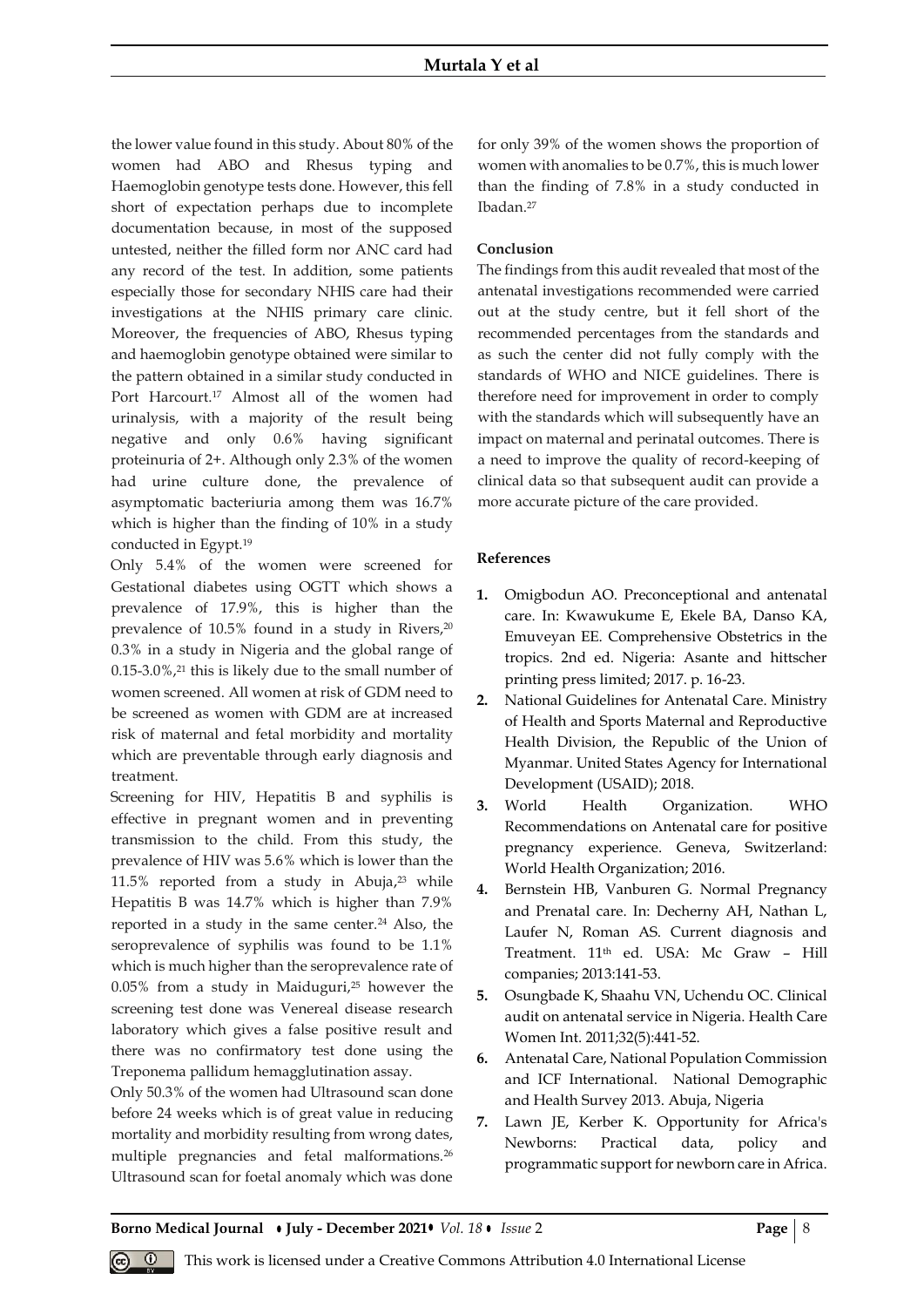Geneva: WHO on behalf of PMNCH, UNFPA, UNICEF, USAID, WHO; 2006.

- **8.** Ching PK, Hall MH, MacGillivray I. An audit of antenatal care: the value of the first antenatal visit. Br Med J. 1980; 281: 1980-4.
- **9.** Emuveyan EE. Normal physiology of pregnancy. In: Kwawukume E, Ekele BA, Danso KA, Emuveyan EE. Comprehensive Obstetrics in the tropics. 2nd ed. Nigeria: Asante and hittscher printing press limited; 2017. p. 10-14.
- **10.** National Institute for Health and Care Excellence. Antenatal care for uncomplicated pregnancies. 2008 [last updated 2019 February 04].
- **11.** Moslemizadeh N, Yousefnejad K, Galini TM, Peyvandi S. Urinary Protein Assessment in Preeclampsia: Which sample is More Suitable? Pak J Biol Sci. 2008; 11: 2584-2588.
- **12.** McGready R, Kang J, Watts I, Tyrosvoutis ME, Torchinsky MB, Htut AM, Tun NW, Keereecharoen L, Wangsing C, Hanboonkunupakarn B, Nosten FH. Audit of antenatal screening for syphilis and HIV in migrant and refugee women on the Thai-Myanmar border: a descriptive study. F1000Res. 2014 Jun 10;3:123.
- **13.** HIV screening in pregnancy. Guidelines for maternity providers offering HIV screening in New Zealand. Wellington: National Screening Unit, 2008.
- **14.** Jimoh MA, Akande TM, Salaudeen AG, Uthman MMB, Durowade KA, Aremu AO. Pattern of utilization of antenatal and delivery services in a semi urban community of North Central Nigeria. Afr Health Sci. 2016 Dec; 16(4): 962-971.
- **15.** Yalwa MG, Ugwa EA. The pattern of anaemia in northern Nigerian pregnant women. J Med med Sci. 2013 Aug; 4(8): 319-323.
- **16.** Olatunbosun OA, Abasiattai AM, Bassey EA, James RS, Ibanga G, Morgan A. Prevalence of Anaemia among Pregnant women at Booking in the University of Uyo Teaching Hospital, Uyo, Nigeria. BioMed Research Int. 2014 May; 2014:1-8.
- **17.** Jeremiah ZA. An Assessment of the Clinical Utility of Routine Antenatal Screening of Pregnant Women at First Clinic Attendance for Haemoglobin Genotypes, Haematocrit, ABO and Rh Blood Groups in Port Harcourt, Nigeria. Afr J Rep Health. 2005; 9(3): 112-117.
- **18.** Kooffreh ME, Ekott M, Ekpoudom DO. The prevalence of preeclampsia among pregnant women in the University of Calabar Teaching Hospital, Calabar. Saudi J Health Sci. 2014; 3: 133- 6.
- **19.** Abdel-azeez EM, Barnett-Vanes A, Dabour MFE, Cheng F. Prevalence of undiagnosed asymptomatic bacteriuria and associated risk factors during pregnancy: a cross-sectional study at two tertiary centers in Cairo, Egypt. BMJ 2017; 7: e013198.
- **20.** John DH, Awoyesuku PA, MacPepple, Kwosah NJ. Prevalence of Gestational Diabetes Mellitus and Maternal and Fetal Outcomes at the Rivers State University Teaching Hospital (RSUTH), Port Harcourt, Nigeria. JAMMR. 2020 Jan. 2021;31(9): 1-6.
- **21.** Wokoma FS, John CT, Enyindah CE. Gestational Diabetes Mellitus in a Nigerian Antenatal Population. Trop J Obstet Gynaecol. 2001 Oct; 18(2): 56-60.
- **22.** WHO Report Global Tuberculosis Control: Surveillance, Planning & Financing; 2008.
- **23.** Iliyasu Z, Agboghoroma CO. HIV prevalence and trends among pregnant women in Abuja, Nigeria: a 5-year analysis. Trop J Obstet Gynaecol. 2015; 32(1):82-89.
- **24.** Yakasai I, Abubakar IS, Rabiu Ayyuba, Ibrahim SA. Sero-prevalence of hepatitis B virus infection and its risk factors among pregnant women attending antenatal clinic at Aminu Kano Teaching hospital, Kano, Nigeria. J of Basic and Clin Rep Sci. 2012 Jan; 1(1): 49-412.
- **25.** Bukar M, Audu B, Takai IU, Ajayi B, Kullima A. Is routine antenatal screening for syphilis in Nigeria still justified clinically and economically? Saudi Med J. 2009; 30(10): 1311-5.
- **26.** Sagay AS, Ekwempe CC, Kabiru M, Daru PC, Aisien AO. Audit of Antenatal Services in Primary Healthcare Centers in Jos, Nigeria. Trop J Obstet Gynaecol. 2005 Oct; 22(2): 147-151.
- **27.** Ayede AI. Implementing fetal anomaly ultrasound screening programs in developing countries: strategies, challenges, lessons and recommendations from Ibadan, Nigeria. Afr J Med med Sci. 2016; 45(4): 421-431.

**Borno Medical Journal • July - December 2021•** *Vol. 18* • *Issue* 2 **Page** | 9